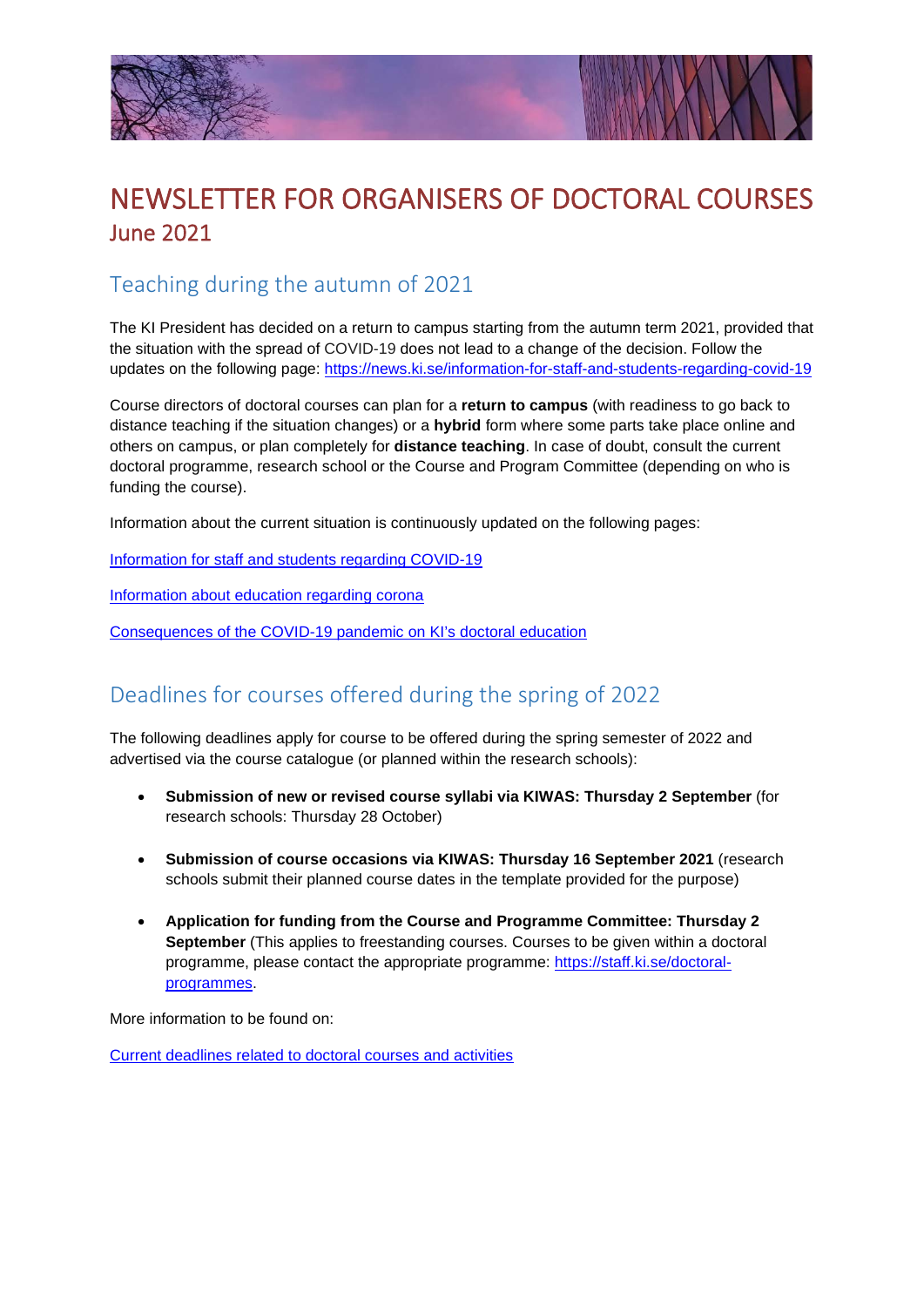



## Additional funding for courses within international collaborations

To support international cooperation, the Course and Programme Committee has adjusted and somewhat extended the possibility to apply for additional funding for KI doctoral courses that are given within an international collaboration. Additional costs refer to travel, visa and accommodation costs for outgoing KI doctoral students and KI postdocs, or housing and certain representation costs for incoming course participants.

The adjustment essentially means that it is now also possible to apply for this additional funding when a course is given at KI (not only abroad), provided that there is an arrangement between KI and the partner institution(s) to circulate the responsibility, as well as the costs related to arranging the course on site. The application is made by the course organiser.

Read more on:

[Applying for funding for additional costs for KI courses in international collaborations](https://staff.ki.se/applying-for-funding-for-additional-costs-for-ki-courses-in-international-collaborations)

For courses planned for spring 2022, send your application no later than **Thursday 2 September**.

#### Change regarding admission to courses

Starting from next admission period, for courses to be given during the spring semester of 2022, only applicants who are either **doctoral students** (at KI or other universities) or **have a PhD degree** can be admitted. This decision has been taken by the Committee for Doctoral Education and is part of our effort to reduce the risk of "*skuggdoktorander*", i e people that are in a doctoral student-like situation without being admitted to doctoral education. The decision does not affect courses that have separate admission procedures for doctoral students and master students but are co-taught.

This change has been updated on the web page about [eligibility aimed at applicants.](https://staff.ki.se/eligibility-and-selection-for-doctoral-courses)

## Definition of the applicant category "Postdoc at KI"

From time to time, we get questions from course organisers about how to define the applicant category "postdoc at KI", as it is not cristal clear. We have agreed with KIPA on a definition to be used when handling applications for doctoral courses. This definition is available via a link from the course catalogue:

[Eligibility and selection for doctoral courses](https://staff.ki.se/eligibility-and-selection-for-doctoral-courses)

#### Let us know what you think about Mentimeter

Since KI procured a Mentimeter license at the beginning of the year, many have tried the tool as part of teaching, meetings, for evaluation purposes or otherwise. The KI unit Teaching and Learning (TL) is running a short evaluation to find out what KI users think about Mentimeter, to be used for decisions on possible extension of the procurement. Share your experience!

[Link to Mentimeter evaluation](https://www.menti.com/qu7e7or2tj/0)